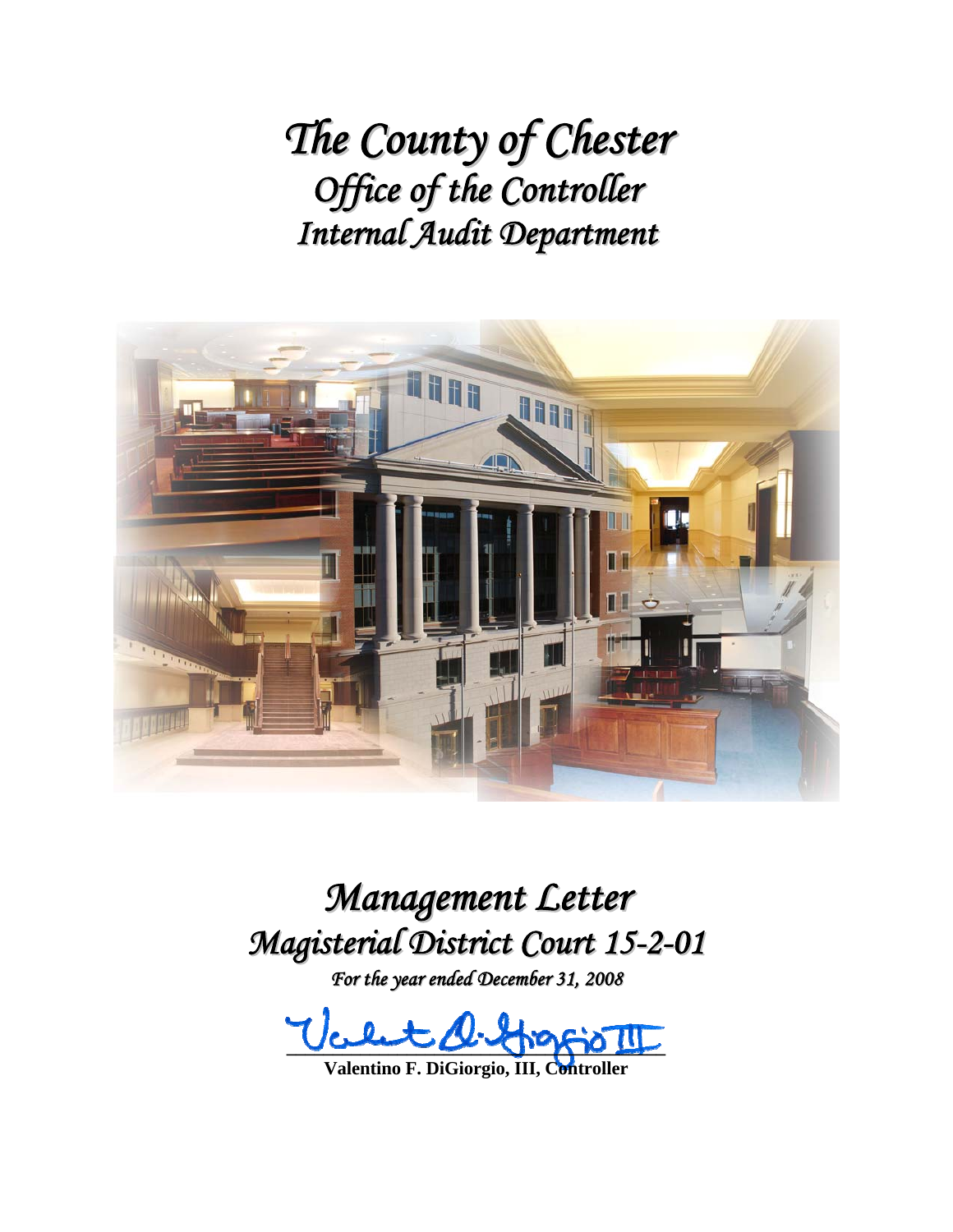## **To: Magisterial District Judge Theodore P. Michaels**

### *Introduction*

On December 15, 2009, Internal Audit completed an audit of Magisterial District Court 15-2-01 (*District Court*). Carissa M. Petrelia was the auditor-in-charge. Internal Audit is required by County Code to review district courts annually to ensure compliance with policies and procedures mandated by the Administrative Office of Pennsylvania Courts and/or District Justice Administration and to assess their overall internal control structure. The scope of our audit included a review of the following:

- Cash and Petty Cash
- Undisbursed Funds
- Cash Receipts
- Manual Receipts
- Cash Disbursements
- Voided Transactions
- Overall Compliance.

We conducted our audit in accordance with generally accepted auditing standards and standards applicable to financial audits contained in *Government Auditing Standards* published by the Comptroller of the United States. We have also issued our Independent Auditor's Report on compliance and Internal Control over Financial Reporting concurrent with this management letter. Disclosures and other information in that Report (also dated December 15, 2009) should be considered in conjunction with this management letter.

#### *Executive Summary*

The management and staff of the *District Court* are, in all material respects, in compliance with policies and procedures set forth by the Administrative Office of Pennsylvania Courts and directives imposed by District Justice Administration. Minor findings involving internal control and compliance are included within this Management Letter. There were no significant internal control weaknesses identified. Based on Internal Audit's testing and observations, it is our opinion that these deficiencies are not the result of negligence or deliberate misconduct, but are instead the consequence of the following:

- Oversight
- Human error.

Internal Audit would like to thank the management and staff of the *District Court* for their cooperation and assistance during the course of this audit. We have provided herein a copy of our "Audit findings" and "Recommendations" for your review and comment.

Please feel free to contact our office at (610) 344-6064 should you have any questions or concerns.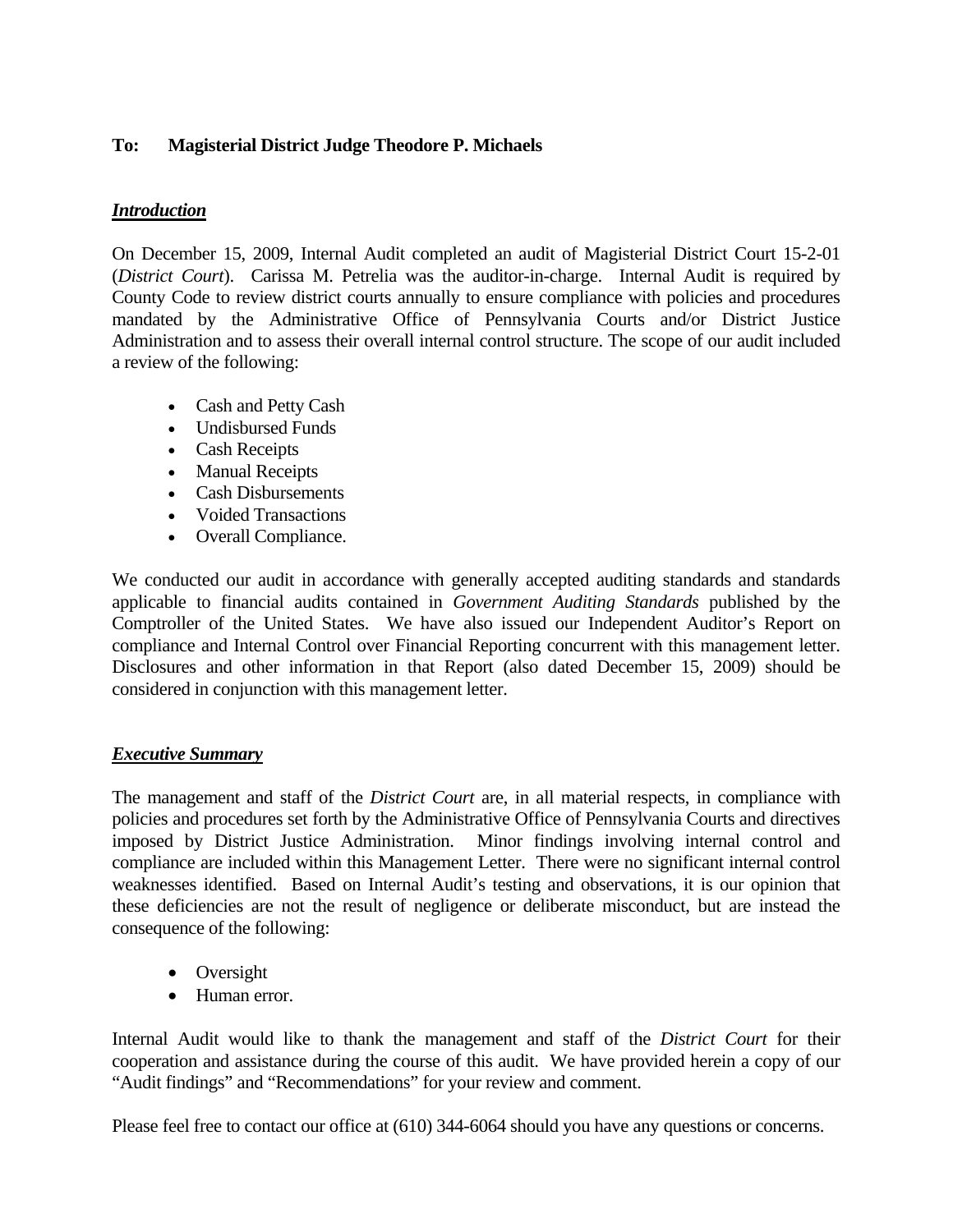## **COUNTY OF CHESTER**

# **MAGISTERIAL DISTRICT COURT 15-2-01**

# **FINDINGS AND RECOMMENDATIONS**

# **FOR THE YEAR ENDED DECEMBER 31, 2008**

# **I. INTERNAL CONTROL FINDINGS AND RECOMMENDATIONS**

### RECORDING / RECONCILIATION

#### Finding 1: Escheated Checks

Internal Audit noted that the District Court did not escheat stale-dated checks in a timely manner.

### Recommendation

Internal Audit recommends that the District Court exercise greater care when escheating checks.

#### *Auditee Response*

*We acknowledge that stale checks should be escheated within 120 days and will comply.* 

## **II. COMPLIANCE WITH POLICIES AND PROCEDURES**

In order to test compliance with all applicable policies and procedures, Internal Audit selected a statistical sample of 25 case files out of a total population of 7,919 case files created in 2008. In addition, we performed other related tests of cash receipts, cash disbursements, manual receipts, undisbursed funds, and voided transactions. Sample sizes for the tested areas were determined through a risk assessment analysis based on the results of the *District Court's* prior year audit and current year case load. We believe the results of our tests are representative of the entire population on the basis of accepted audit sampling principles.

#### Finding 1: Cash Receipts

Internal Audit noted that in 1 instance the District Court did not collect the total amount of fines and costs on a civil case at the time of docketing the case.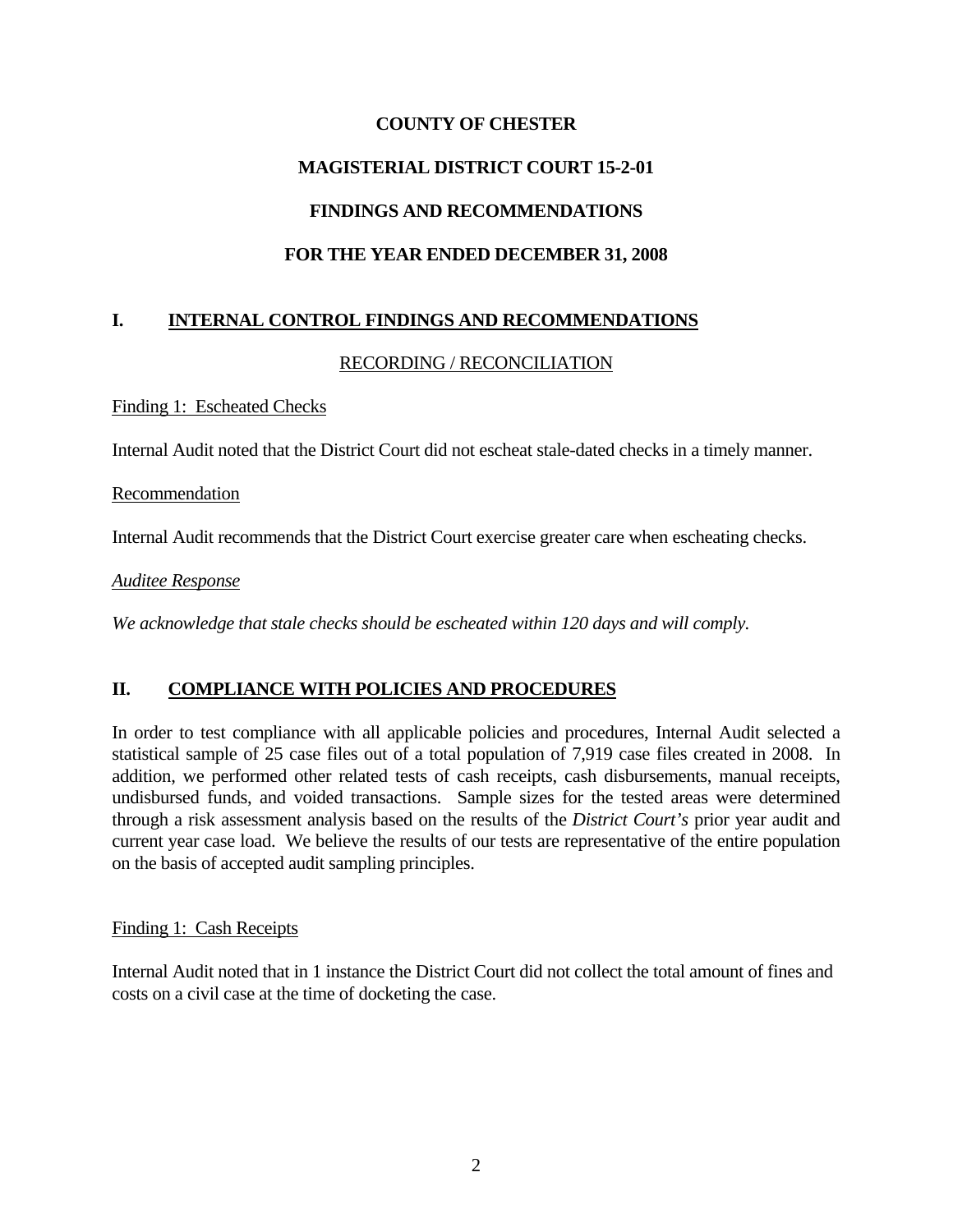### **COUNTY OF CHESTER**

## **MAGISTERIAL DISTRICT COURT 15-2-01**

### **FINDINGS AND RECOMMENDATIONS**

### **FOR THE YEAR ENDED DECEMBER 31, 2008**

## **II. COMPLIANCE WITH POLICIES AND PROCEDURES**

#### Finding 1: Cash Receipts (continued)

#### Recommendation

Internal Audit recommends that *District Court* management reemphasize to the staff the importance of collecting the total fines and costs for a civil case at time of opening the case. Zero payment receipts are only allowed on a civil case where the defendant is found indigent or is a  $2<sup>nd</sup>$  Class Township.

#### *Auditee Response*

*The zero payment was entered in order to open a case where the plaintiff had sent in the wrong amount. We had since stopped this practice and this will not occur again. In all cases the correct filing fee was collected and submitted.* 

#### Finding 2: Voided Disbursements

Internal Audit noted that in 1 instance, a check older than 5 years was reissued.

#### Recommendation

Internal Audit recommends that *District Court* not reissued checks older than 5 years because these monies have already been sent to the State from the County.

#### *Auditee Response*

*This was an extremely unusual event that will not happen again.*